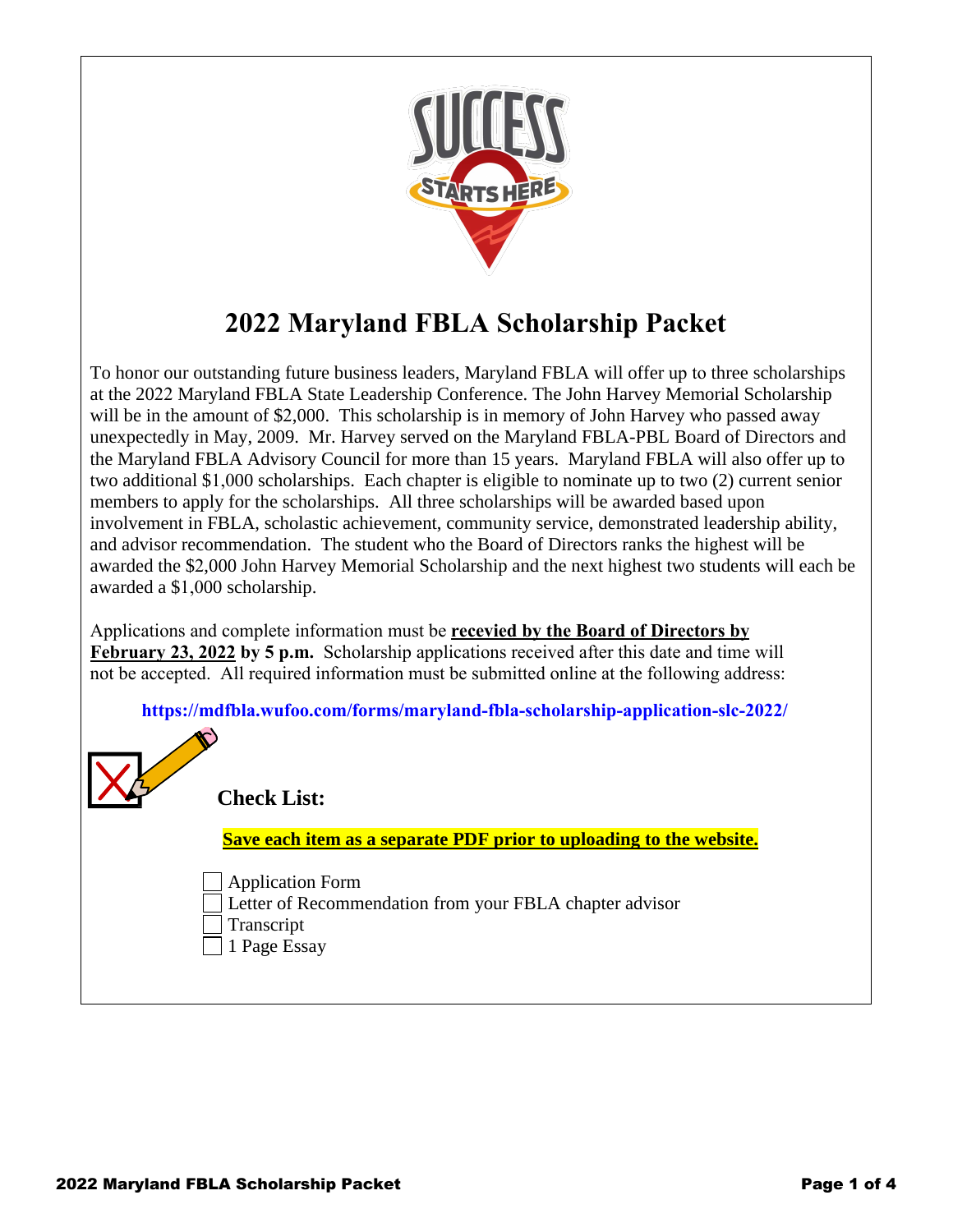### **Maryland Future Business Leaders of America Scholarship Application**

Please upload this application along with essay, school transcript, and letter of recommendation from your chapter advisor to: [https://mdfbla.wufoo.com/forms/maryland-fbla-scholarship](https://mdfbla.wufoo.com/forms/maryland-fbla-scholarship-application-slc-2022/)[application-slc-20](https://mdfbla.wufoo.com/forms/maryland-fbla-scholarship-application-slc-2022/)22/. **Each required document must be in PDF format when uploaded.**

#### **PERSONAL INFORMATION:**

| Home Address: New York Contract the Contract of the Contract of the Contract of the Contract of the Contract of the Contract of the Contract of the Contract of the Contract of the Contract of the Contract of the Contract o |             |        |                 |            |             |
|--------------------------------------------------------------------------------------------------------------------------------------------------------------------------------------------------------------------------------|-------------|--------|-----------------|------------|-------------|
|                                                                                                                                                                                                                                |             |        |                 |            |             |
|                                                                                                                                                                                                                                |             |        |                 |            |             |
| <b>SCHOOL INFORMATION:</b>                                                                                                                                                                                                     |             |        |                 |            |             |
|                                                                                                                                                                                                                                |             |        |                 |            |             |
|                                                                                                                                                                                                                                |             |        |                 |            |             |
|                                                                                                                                                                                                                                |             |        |                 |            |             |
|                                                                                                                                                                                                                                |             |        |                 |            |             |
|                                                                                                                                                                                                                                |             |        |                 |            |             |
| <b>FBLA INFORMATION:</b>                                                                                                                                                                                                       |             |        |                 |            |             |
| Chapter Number : ____________                                                                                                                                                                                                  |             |        |                 |            |             |
|                                                                                                                                                                                                                                |             |        |                 |            |             |
| List any offices held and years(s) held with FBLA _______________________________                                                                                                                                              |             |        |                 |            |             |
| Did you attend any state conferences? If so, which ones?<br><u>Letting</u><br>Are you attending this year's Maryland State Leadership Conference?                                                                              |             |        |                 | <b>YES</b> | NO          |
| Did you attend any national conferences? If so, which ones?                                                                                                                                                                    |             |        |                 |            |             |
| Indicate Business Achievement Awards earned (if none were earned, check "None"):                                                                                                                                               |             |        |                 |            |             |
| (check each earned)                                                                                                                                                                                                            | Contributor | Leader | <b>Advocate</b> | Capstone   | <b>None</b> |

Date earned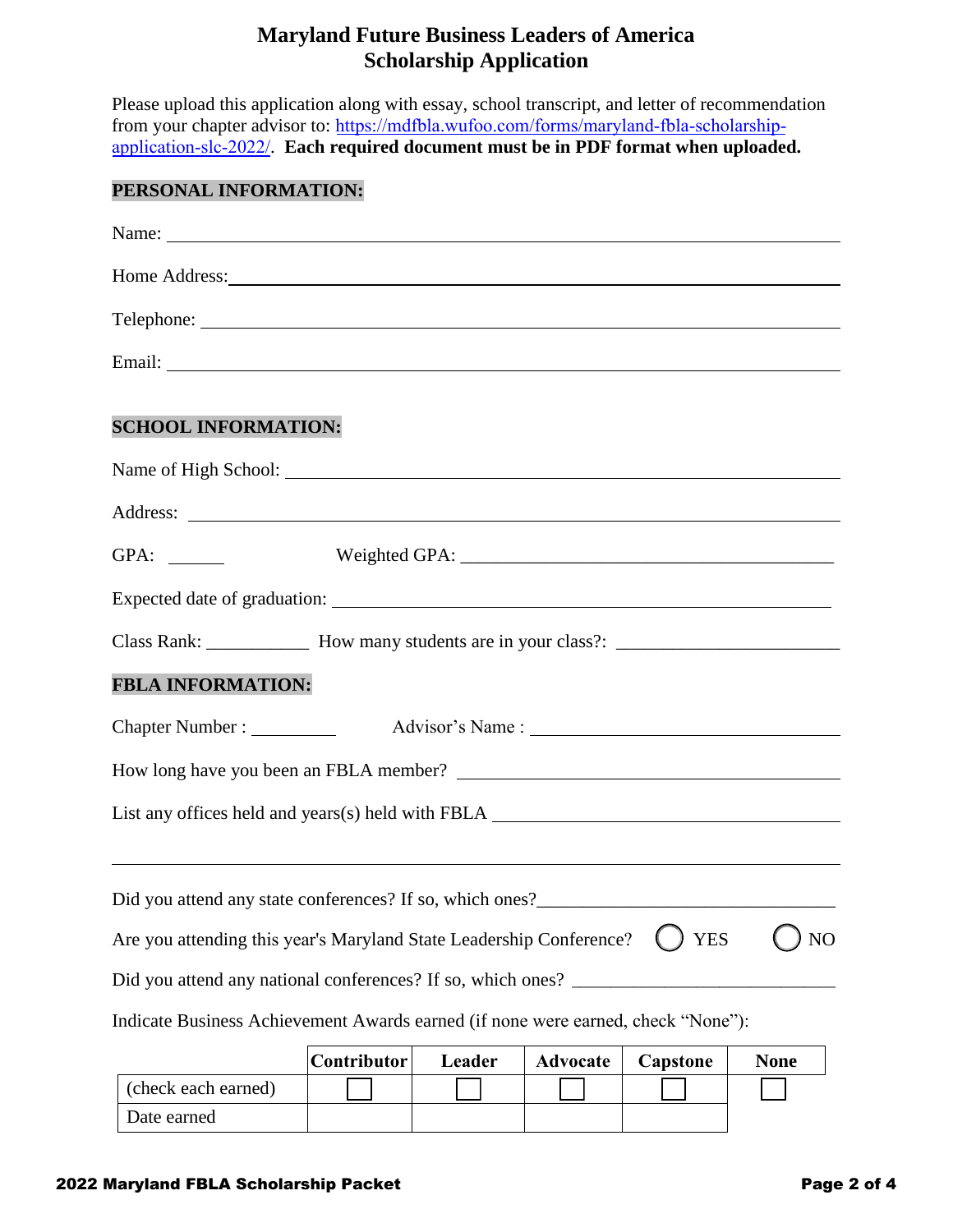#### **OTHER INFORMATION:**

Other extracurricular activities in which you participate:

Work experience

#### **LEADERSHIP:**

Distinctions, awards, or special accomplishments; list recognition for scholastic achievement you have received:

#### **COMMUNITY INVOLVEMENT:**

Please briefly describe the community service activities you participated in during high school: